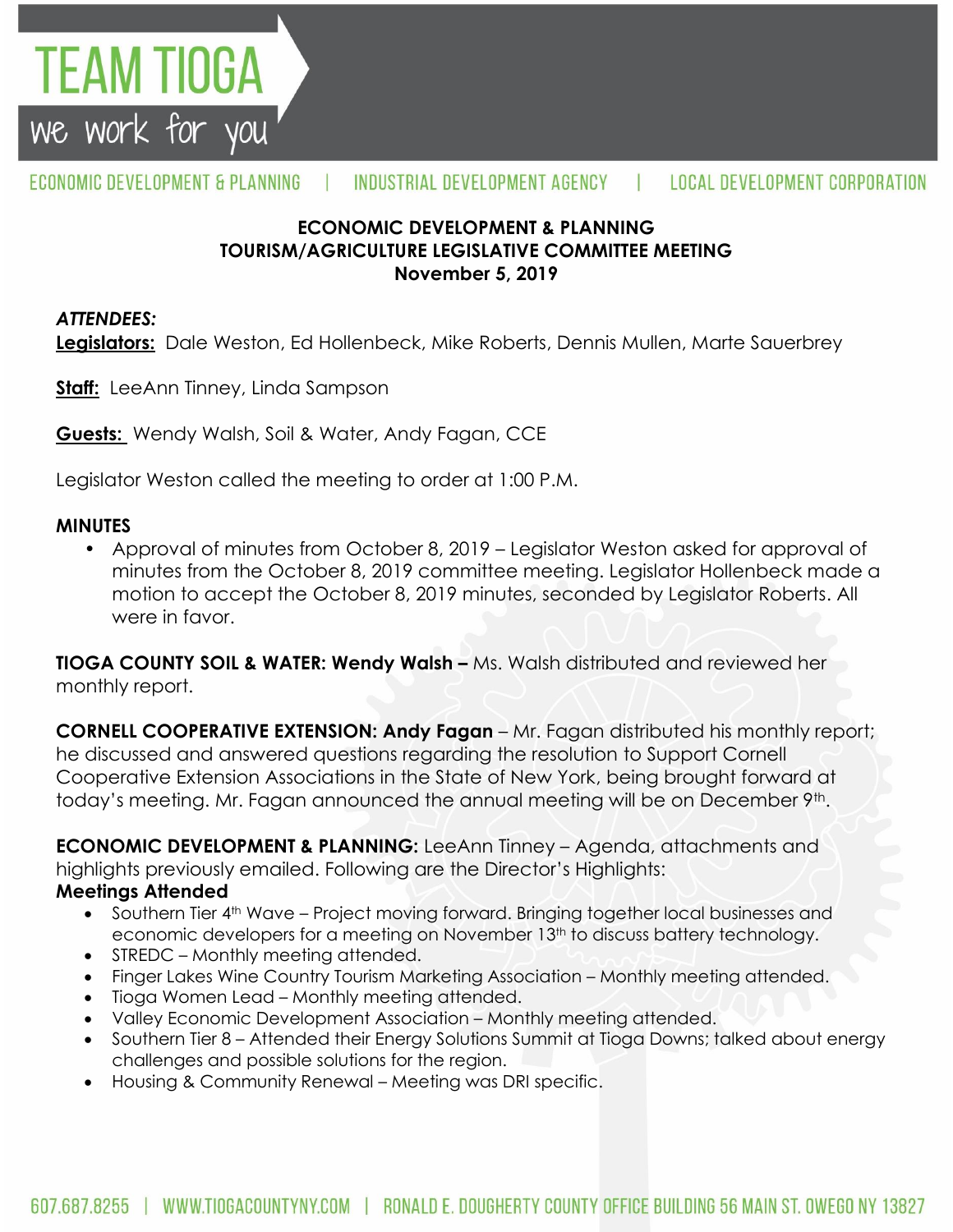- Waverly Central School
	- o Wolverine Den Ribbon Cutting This is a classroom space that students renovated and out of that space the students are running a credit union partnership, IT tech support desk and have food and snacks for sale.
	- o Workforce Development Work-based learning program continues.
- Owego Apalachin Central School
	- o STEAM 21 Steering Committee Attended meeting.
	- o Workforce Development This project continues.
	- o CNYOG/Stagecoach PILOT Working on the school's request to extend the Central NY/Stagecoach PILOT; resolution below.
- Municipal Visits
	- o Village of Owego
	- o Village of Waverly
	- o Town/Village of Nichols Attended the Fire Station groundbreaking event.
- Business Visits
	- o Upstate Safety Training
	- o Truebite A small manufacturing company in Hidden Valley; looking for help with expansion.
	- o Raymond Hadley Looking for assistance.
	- o Liberty (Lounsberry) Truckstop Renovations have begun.
	- o High End Multi Processing (HEMP)/Midwestern Pet Foods Facing challenges with extending water and sewage; providing assistance.
	- $\circ$  Voigt & Schweitzer Groundbreaking event this morning, November  $5<sup>th</sup>$ . Senator Akshar spoke and News 34 conducted interviews. It was a nice event, well attended.
	- o Owego Gardens 2 Plans for construction of the water tower are in review with Suez. Once they okay the plans, the project will go out to bid and construction can begin. Once that is completed Owego Gardens 2 can begin their project.
- **Presentations** 
	- o Tioga County Chamber Economic Forum held at the Tioga Golf Club; well attended, good speakers, nice event.
	- o WATS Radio interview; discuss workforce development.
	- o Owego Rotary Spoke about the Downtown Revitalization Initiative.

# **Department Highlights**

- Land Bank
	- o Vacant lots Advertisements placed on the properties for sale; signage is up.
	- o 2 properties Rehab commencing.
- 2020 Census Complete Count Committee Outreach ongoing; Ms. Jardine continues to work on this project. Partnerships are being established.
- Village of Owego DRI Close to getting one of the contracts in place between HCR (Housing Community Renewal) and the IDA, covering 18 projects. The project owners will then have an agreement with the IDA.
- Community Development
	- o Waverly Glen Park Ms. Hendrickson has worked through the State paperwork challenges with the Village of Owego; the work is now commencing.
	- o Housing Implementation Strategy Progress on this project has slowed down with Ms. Abbott out of the office.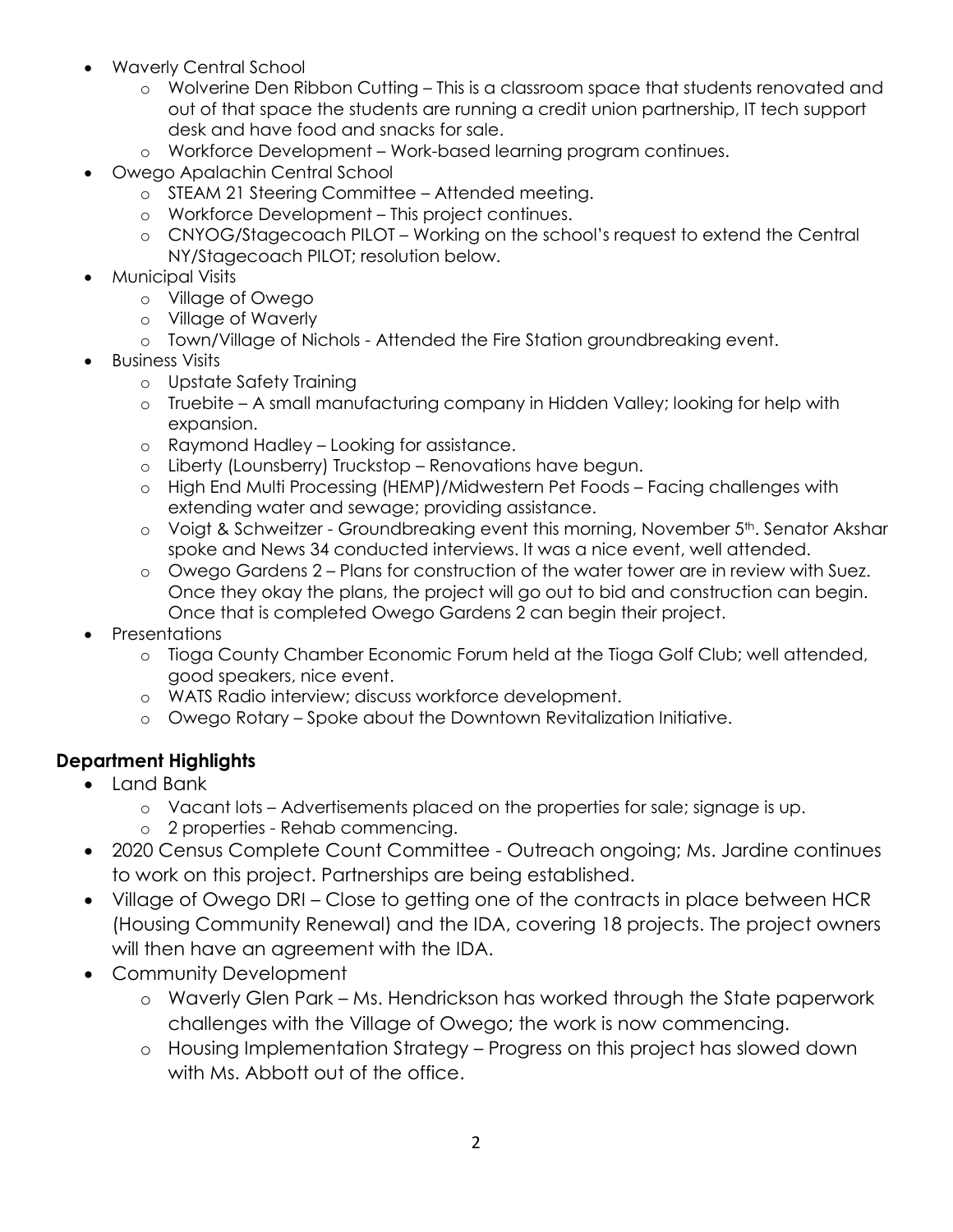- o Foundation Coalition Ms. Hendrickson has made progress getting the Foundations to agree to use one universal application; simplifying the process to access Foundation funding.
- Workforce
	- o Workforce Development Pipeline Strategy Waverly Central School District and Owego Apalachin School District will be taking the lead on Phase 2 of this project.
- $\bullet$  Ag
	- o Ag Market/distribution research Ms. Griffiths has conducted research on Food Hubs; this was outlined in the Ag & Farmland Protection Plan. Ms. Tinney agreed to send the summary to committee members.
	- o Solar field mapping/assessment project Ms. Griffiths put together a map of solar project locations in Tioga County by megawatts and will continue to add to the map as we hear of them. This map was on display. The next phase of this project is to look at the impact these solar projects have on the assessed value of these properties.
- Grants
	- o Pending
		- **Snowmobile**
		- Village of Owego Assisted the Village with the application to the Cornell Design Connect Program for the Art Park.
		- **T** Town of Richford SAM Grant Received information from Assemblyman Friend that there was \$50,000.00 in grant money available. Reached out to Town of Richford knowing they needed equipment; assisted with application.
		- **•** Village of Owego Police Station exterior restoration grant completed; hope to hear news in December.
		- Evergreen Cemetery Ms. Jardine assisted with application to Tioga Downs for monument repair.
		- **Town of Berkshire- Ms. Jardine assisted with application for DOT; sidewalk** extension.
	- o Active
		- **Waverly Glen Park**
		- Nichols Park Grandstand restoration.
		- **Village of Owego Evergreen Cemetery Cultural Landscape Report.**
		- REAP Code Enforcement Shared Services Feasibility Study.
		- **REAP Strategic Planning.**
		- REAP Funding the Workforce Pipeline Strategy Study- Phase 2.

Ms. Tinney stated the DRI project work will begin soon.

- 239 Reviews
	- o County Case 2019-016: Village of Waverly, PUD Site Plan Review/Special Use Permit-Wade's Auction; approval recommended.